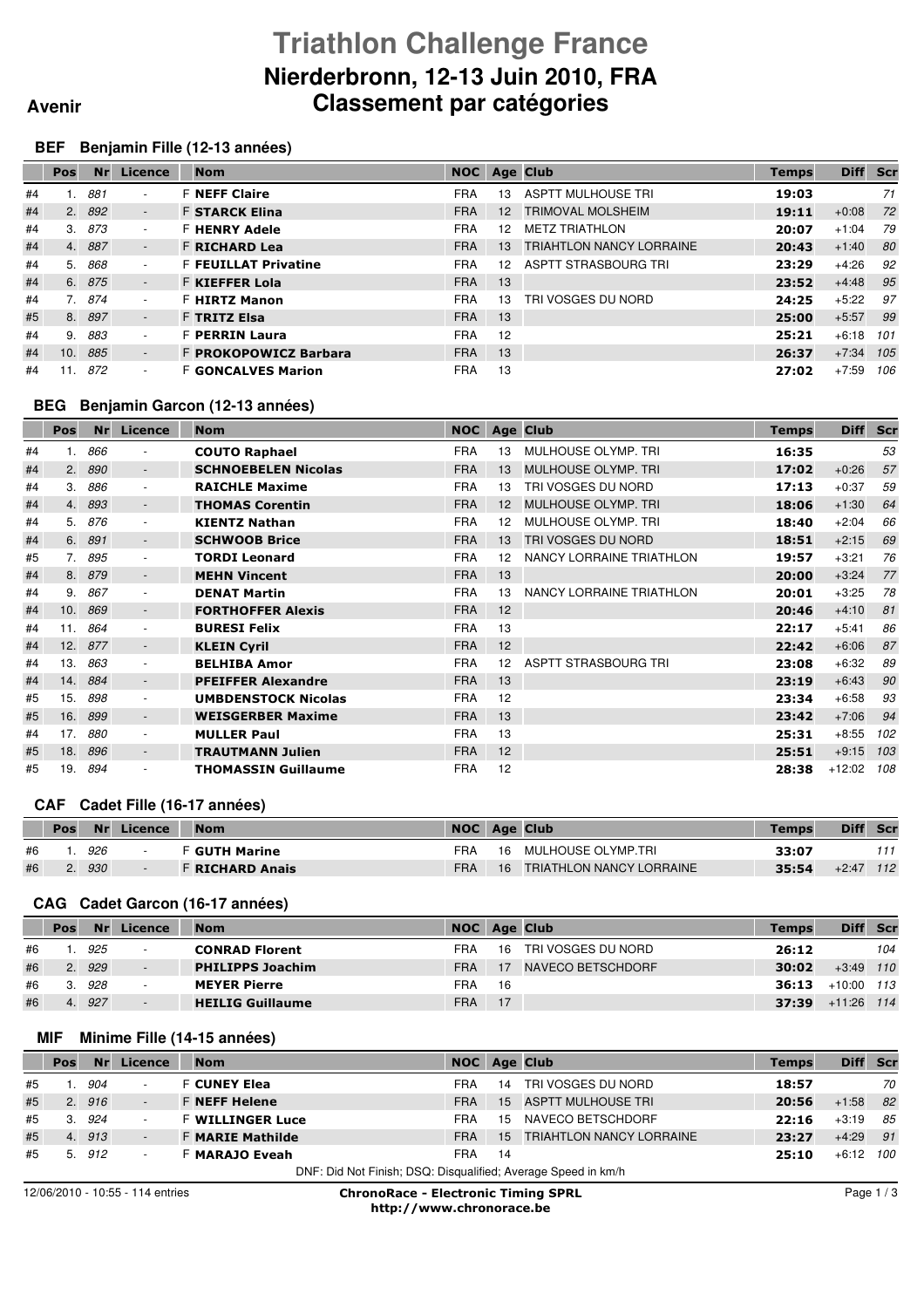# **Avenir**

# **Triathlon Challenge France Nierderbronn, 12-13 Juin 2010, FRA Classement par catégories**

# **MIG Minime Garcon (14-15 années)**

|    | Pos | Nr      | <b>Licence</b>           | <b>Nom</b>               | <b>NOC</b> Age Club |    |                             | <b>Temps</b> | <b>Diff</b> | <b>Scr</b> |
|----|-----|---------|--------------------------|--------------------------|---------------------|----|-----------------------------|--------------|-------------|------------|
| #5 |     | 906     | $\overline{\phantom{a}}$ | <b>DIETSCH Thomas</b>    | <b>FRA</b>          | 15 | <b>ASPTT MULHOUSE TRI</b>   | 16:49        |             | 56         |
| #5 |     | 2. 908  | $\overline{\phantom{a}}$ | <b>HENRY Simon</b>       | <b>FRA</b>          | 15 | <b>METZ TRIAHTLON</b>       | 17:11        | $+0:22$     | 58         |
| #5 | 3.  | 900     | $\sim$                   | <b>BECHER Enzo</b>       | <b>FRA</b>          | 14 | <b>ASPTT MULHOUSE TRI</b>   | 17:45        | $+0:56$     | 61         |
| #5 |     | 4. 901  | $\overline{\phantom{a}}$ | <b>BELHIBA Ismael</b>    | <b>FRA</b>          | 15 | <b>ASPTT STRASBOURG TRI</b> | 17:48        | $+0:59$     | 62         |
| #5 | 5.  | 914     | $\sim$                   | <b>MEUNIER Florian</b>   | <b>FRA</b>          | 15 | TRI VOSGES DU NORD          | 18:04        | $+1:15$     | 63         |
| #5 | 6.  | 902     | $\overline{\phantom{a}}$ | <b>BLANCHART Adrien</b>  | <b>FRA</b>          | 14 | <b>TRIMOVAL MOLSHEIM</b>    | 18:09        | $+1:20$     | 65         |
| #5 | 7.  | 903     | $\overline{\phantom{a}}$ | <b>COSTET Thomas</b>     | <b>FRA</b>          | 15 | NANCY LORRAINE TRIATHLON    | 18:42        | $+1:53$     | 67         |
| #5 |     | 8. 910  | $\overline{\phantom{a}}$ | <b>KAUFFMANN Romain</b>  | <b>FRA</b>          | 14 | <b>TRIMOVAL MOLSHEIM</b>    | 18:50        | $+2:01$     | 68         |
| #5 | 9.  | 922     | $\overline{\phantom{a}}$ | <b>SUSS Lucas</b>        | <b>FRA</b>          | 14 |                             | 19:29        | $+2:40$     | 73         |
| #5 | 10. | 905     | $\overline{\phantom{a}}$ | <b>DENAT Paul</b>        | <b>FRA</b>          | 14 | NANCY LORRAINE TRIATHLON    | 19:41        | $+2:52$     | 74         |
| #5 | 11. | 918     | $\sim$                   | <b>PERRIN Florian</b>    | <b>FRA</b>          | 14 |                             | 21:29        | $+4:40$     | 83         |
| #5 | 12. | 923     | $\overline{\phantom{a}}$ | <b>WEISS Yoann</b>       | <b>FRA</b>          | 14 |                             | 21:59        | $+5:10$     | 84         |
| #5 | 13. | 917     | $\overline{\phantom{a}}$ | <b>OTT Sylvain</b>       | <b>FRA</b>          | 14 |                             | 22:43        | $+5:54$     | 88         |
| #5 |     | 14. 919 | $\overline{\phantom{a}}$ | <b>REHEISSER Mathias</b> | <b>FRA</b>          | 14 |                             | 24:21        | $+7:32$     | 96         |
| #5 | 15. | 907     | $\sim$                   | <b>FERRAND Luc</b>       | <b>FRA</b>          | 14 | NANCY LORRAINE TRIATHLON    | 24:39        | $+7:50$     | 98         |
| #5 |     | 16. 911 | $\overline{\phantom{a}}$ | <b>KLEPER Samuel</b>     | <b>FRA</b>          | 14 |                             | 27:19        | $+10:30$    | 107        |
| #5 | 17. | 915     | $\overline{\phantom{a}}$ | <b>MEYER Adrien</b>      | <b>FRA</b>          | 14 |                             | 29:06        | $+12:17$    | 109        |

### **POF Poussin Fille (8-9 années)**

|    | Pos | <b>Nr</b> | Licence                  | <b>Nom</b>                 |            |   | <b>NOC</b> Age Club   | <b>Temps</b> | <b>Diff</b> | - Scr |
|----|-----|-----------|--------------------------|----------------------------|------------|---|-----------------------|--------------|-------------|-------|
| #1 |     | 806       | $\overline{\phantom{a}}$ | <b>F HENRY Suzanne</b>     | FRA        |   | <b>METZ TRIATHLON</b> | 11:35        |             | 18    |
| #1 |     | 2. 808    | $\sim$                   | <b>F JENNEVE Anais</b>     | <b>FRA</b> | 8 |                       | 12:55        | $+1:19$     | 34    |
| #1 |     | 3.822     | $\overline{\phantom{a}}$ | <b>F TEMMERMANN Coline</b> | FRA        |   | SOA ARMENTIERES       | 14:03        | $+2:28$     | - 40  |
| #1 |     | 4. 819    | $\overline{\phantom{a}}$ | <b>F REGINATO Rose</b>     | <b>FRA</b> | 9 |                       | 14:38        | $+3:03$     | 48    |
| #1 |     | 5. 811    | $\overline{\phantom{a}}$ | F LEONARD Margot           | FRA        | 8 |                       | 14:39        | $+3:03$     | - 49  |
| #1 | 6.  | 807       | $\overline{\phantom{a}}$ | <b>F HIRTZ Melissa</b>     | <b>FRA</b> |   | TRI VOSGES DU NORD    | 16:44        | $+5:09$     | 55    |

#### **POG Poussin Garcon (8-9 années)**

|    | <b>Pos</b> | <b>Nr</b> | <b>Licence</b>           | <b>Nom</b>              | <b>NOC</b> Age Club |   |                           | Temps | <b>Diff</b> | <b>Scr</b> |
|----|------------|-----------|--------------------------|-------------------------|---------------------|---|---------------------------|-------|-------------|------------|
| #1 |            | 813       | $\overline{\phantom{a}}$ | <b>MATTERN Gauthier</b> | <b>FRA</b>          | 9 | TRIMOVAL MOLSHEIM         | 10:47 |             | 9          |
| #1 |            | 2. 823    | $\sim$                   | <b>THOMAS Robin</b>     | <b>FRA</b>          | 9 |                           | 10:58 | $+0:10$     | 10         |
| #1 | 3.         | 821       | $\sim$                   | <b>STARCK Edouard</b>   | <b>FRA</b>          | 9 |                           | 11:16 | $+0:28$     | 13         |
| #1 | 4.         | 804       | $\sim$                   | <b>DENAT Pierre</b>     | <b>FRA</b>          | 9 | NANCY LORRAINE TRIATHLON  | 11:47 | $+0:59$     | 23         |
| #1 | 5.         | 801       | $\sim$                   | <b>BERNOT Titouan</b>   | <b>FRA</b>          | 8 | TRIATHLON NANCY LORRAINE  | 11:49 | $+1:01$     | 25         |
| #1 |            | 6. 818    | $\sim$                   | <b>PRIESTER Jules</b>   | <b>FRA</b>          | 8 |                           | 12:42 | $+1:54$     | 31         |
| #1 |            | 7. 812    | $\sim$                   | <b>LUX Jeremy</b>       | <b>FRA</b>          | 9 | TRI VOSGES DU NORD        | 12:57 | $+2:09$     | 36         |
| #1 |            | 8. 816    | $\sim$                   | <b>NOEL Hugo</b>        | <b>FRA</b>          | 9 |                           | 14:01 | $+3:14$     | 39         |
| #1 | 9.         | 814       | $\sim$                   | <b>MERRA Victor</b>     | <b>FRA</b>          | 8 | <b>BESANCON TRIATHLON</b> | 14:10 | $+3:22$     | 42         |
| #1 |            | 10. 817   | $\sim$                   | <b>PARADIS Hugo</b>     | <b>FRA</b>          | 9 |                           | 14:26 | $+3:38$     | 44         |
| #1 | 11.        | 815       | $\overline{\phantom{a}}$ | <b>MULLER Henri</b>     | <b>FRA</b>          | 8 |                           | 14:31 | $+3:43$     | 45         |
| #1 | 12.        | 803       | $\sim$                   | <b>BURESI Colin</b>     | <b>FRA</b>          | 8 |                           | 14:35 | $+3:47$     | 47         |
| #1 | 13.        | 805       | $\sim$                   | <b>EISENMANN Tom</b>    | <b>FRA</b>          | 8 |                           | 14:48 | $+4:00$     | 51         |
| #1 | 14.        | 820       | $\sim$                   | <b>SCHERER Louis</b>    | <b>FRA</b>          | 9 |                           | 15:11 | $+4:23$     | 52         |
| #1 | 15.        | 802       | $\overline{\phantom{a}}$ | <b>BOISSON Brice</b>    | <b>FRA</b>          | 9 |                           | 16:42 | $+5:54$     | 54         |

## **PUF Pupille Fille (10-11 années)**

|    | <b>Pos</b> | Nr     | <b>Licence</b>           | <b>Nom</b>                                                    |            |    | <b>NOC</b> Age Club             | <b>Temps</b> | <b>Diff</b> | <b>Scr</b> |
|----|------------|--------|--------------------------|---------------------------------------------------------------|------------|----|---------------------------------|--------------|-------------|------------|
| #3 | 1.         | 861    | $\overline{\phantom{a}}$ | <b>F SUSS Lola</b>                                            | <b>FRA</b> | 11 |                                 | 10:47        |             | 8          |
| #3 |            | 2. 858 | $\overline{\phantom{a}}$ | <b>F SCHNOEBELEN Lisa</b>                                     | <b>FRA</b> | 10 | MULHOUSE OLYMP. TRI             | 11:00        | $+0:13$     | 11         |
| #3 | 3.         | 844    | $\overline{\phantom{a}}$ | <b>F MILLAN Laetitia</b>                                      | <b>FRA</b> | 11 | <b>ASPTT MULHOUSE TRI</b>       | 11:19        | $+0:31$     | 14         |
| #2 |            | 4. 841 | $\overline{\phantom{a}}$ | <b>F MARIE Juliette</b>                                       | <b>FRA</b> | 11 | <b>TRIATHLON NANCY LORRAINE</b> | 11:20        | $+0:33$     | 15         |
| #2 |            | 5. 828 | $\overline{\phantom{a}}$ | <b>F BERNOT Maelys</b>                                        | <b>FRA</b> | 11 | <b>TRIAHTLON NANCY LORRAINE</b> | 11:36        | $+0:48$     | 19         |
| #2 |            | 6. 838 | $\overline{\phantom{a}}$ | F JOST Johanna                                                | <b>FRA</b> | 11 |                                 | 11:44        | $+0:57$     | 21         |
| #3 | 7.         | 855    | $\overline{\phantom{a}}$ | <b>F RICHARD Luce</b>                                         | <b>FRA</b> | 11 | <b>TRIAHTLON NANCY LORRAINE</b> | 11:47        | $+1:00$     | 24         |
| #2 |            | 8. 842 | $\overline{\phantom{a}}$ | <b>F MERRA Julie</b>                                          | <b>FRA</b> | 11 | <b>BESANCON TRIAHTLON</b>       | 11:56        | $+1:09$     | 27         |
| #3 | 9.         | 862    | $\overline{\phantom{a}}$ | <b>F ZINT Melissa</b>                                         | <b>FRA</b> | 10 |                                 | 12:52        | $+2:05$     | -33        |
| #3 |            | 10.852 | $\overline{\phantom{a}}$ | <b>F PROCUREUR Oceane</b>                                     | <b>FRA</b> | 11 |                                 | 14:07        | $+3:20$     | 41         |
| #3 | 11.        | 845    | $\overline{\phantom{a}}$ | <b>F MILLIERE Aurianne</b>                                    | <b>FRA</b> | 10 |                                 | 19:53        | $+9:06$     | 75         |
|    |            |        |                          | DNF: Did Not Finish; DSQ: Disqualified; Average Speed in km/h |            |    |                                 |              |             |            |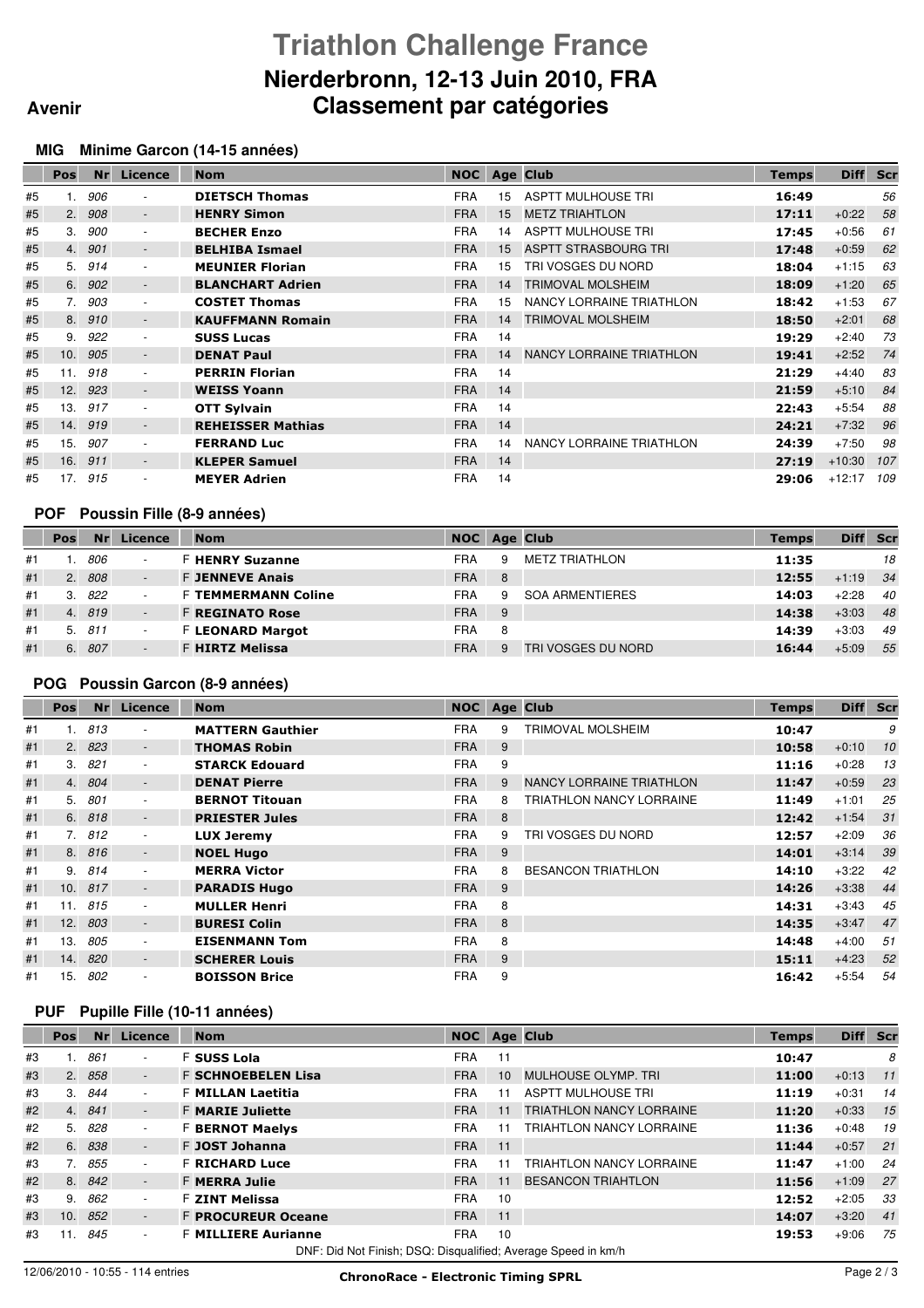http://www.chronorace.be